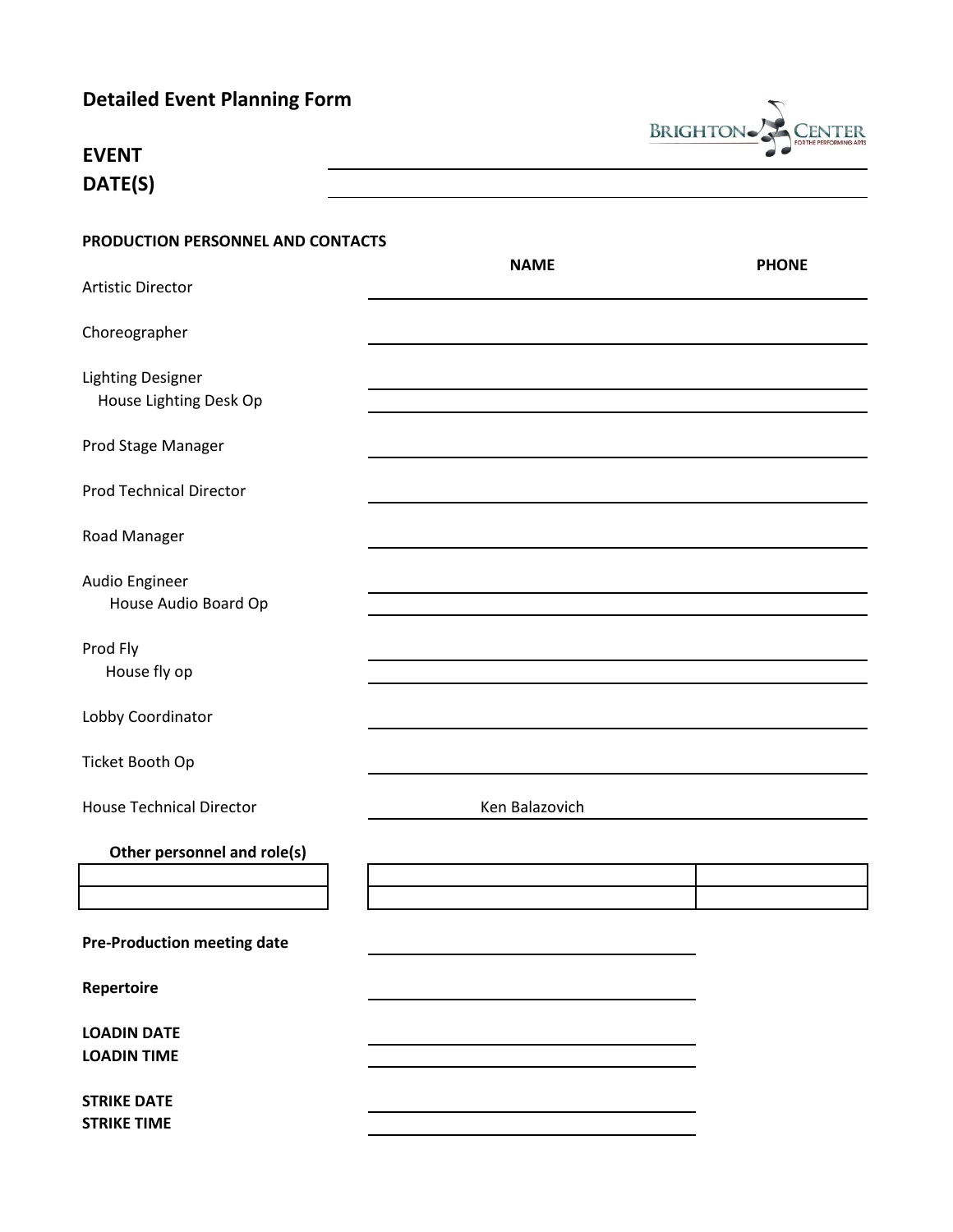## **ROOMS Reserved**

| <b>BCPA</b>                                                                       |  |
|-----------------------------------------------------------------------------------|--|
| Drama Room (E10)                                                                  |  |
| Dressing rooms (which ones)<br>Costume racks                                      |  |
| <b>Hospitality Room</b>                                                           |  |
| Cafeteria (addt'l fee)                                                            |  |
| Ushers needed? How many?                                                          |  |
| Other                                                                             |  |
| <b>Stage</b><br>Dance Flooring Rental/Install<br>One roll of tape needed per roll |  |
| Softgoods rental<br><b>Include Lineset Schedule</b>                               |  |
| House Softgoods required                                                          |  |
| Chairs (# required)                                                               |  |
| Music Stands (# required)                                                         |  |
| Tables, 4x8' (numbers and locations)                                              |  |
| Choir Risers and position onstage                                                 |  |
| Flat risers: specify how many and<br>what heights                                 |  |
| Conductor podium                                                                  |  |
| <b>Audio and Live Instruments</b>                                                 |  |
| House sound or rental?<br>Rigger required?                                        |  |
| Staging ground plot required<br>Include ground plot                               |  |

 $\overline{\phantom{0}}$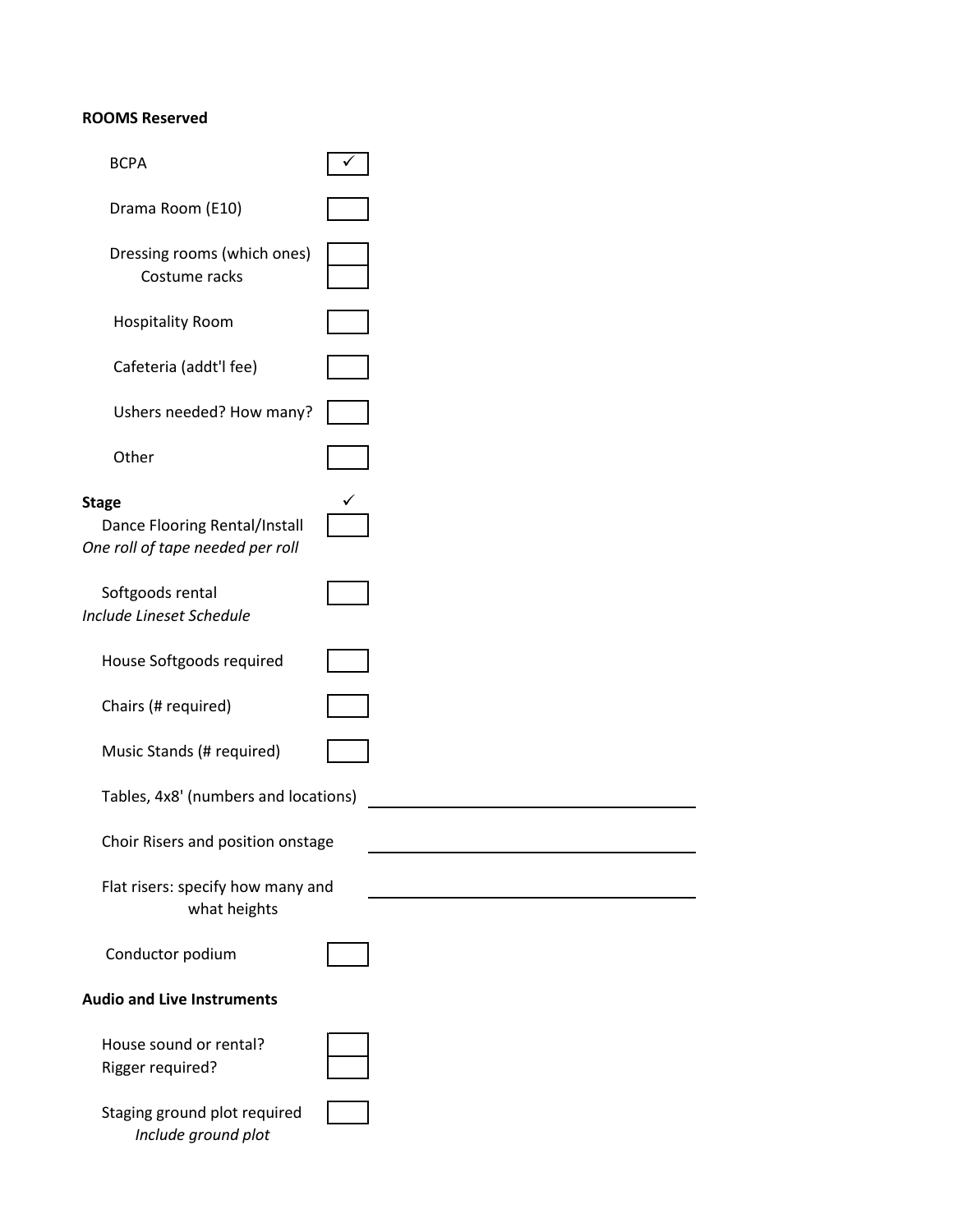| House 9' Steinway being used?<br>Rental and tuning fees apply  |                                                                             |
|----------------------------------------------------------------|-----------------------------------------------------------------------------|
| Playback<br>Production computer<br>House computer              |                                                                             |
| CD Player                                                      |                                                                             |
| <b>DVD Player</b>                                              |                                                                             |
| Microphones<br>List specific brand and model and stands needed |                                                                             |
| <b>Signers for the Hearing Impaired?</b>                       |                                                                             |
| Projection<br>Which screen will be used?                       | A computer with all files is required<br>Procenium_______<br>Midstage______ |
| <b>Lighting</b>                                                |                                                                             |
| Rigger(s) required? How many?                                  |                                                                             |
| House lighting desk or rental                                  |                                                                             |
| <b>Lighting Desk Location</b>                                  | Booth_______<br><b>FOH</b>                                                  |
| Lighting Rental and Backline<br>Company?                       |                                                                             |
| Approx number of units<br>Trusses?                             |                                                                             |
| Footprint size for Amps and control<br>3-phase required?       |                                                                             |
| <b>House Lighting</b><br>OH                                    |                                                                             |
| <b>Box Booms</b>                                               |                                                                             |
| Booms (side):                                                  |                                                                             |
| Total Booms to be built:                                       |                                                                             |
| Foot, at cyc:                                                  |                                                                             |
| Foot, at lip:                                                  |                                                                             |
| Follow spots (how many?)                                       |                                                                             |
| Use and hourly fees apply                                      |                                                                             |
| Gels supplied by renter or house?                              |                                                                             |
| Gobos or other patterns?                                       |                                                                             |